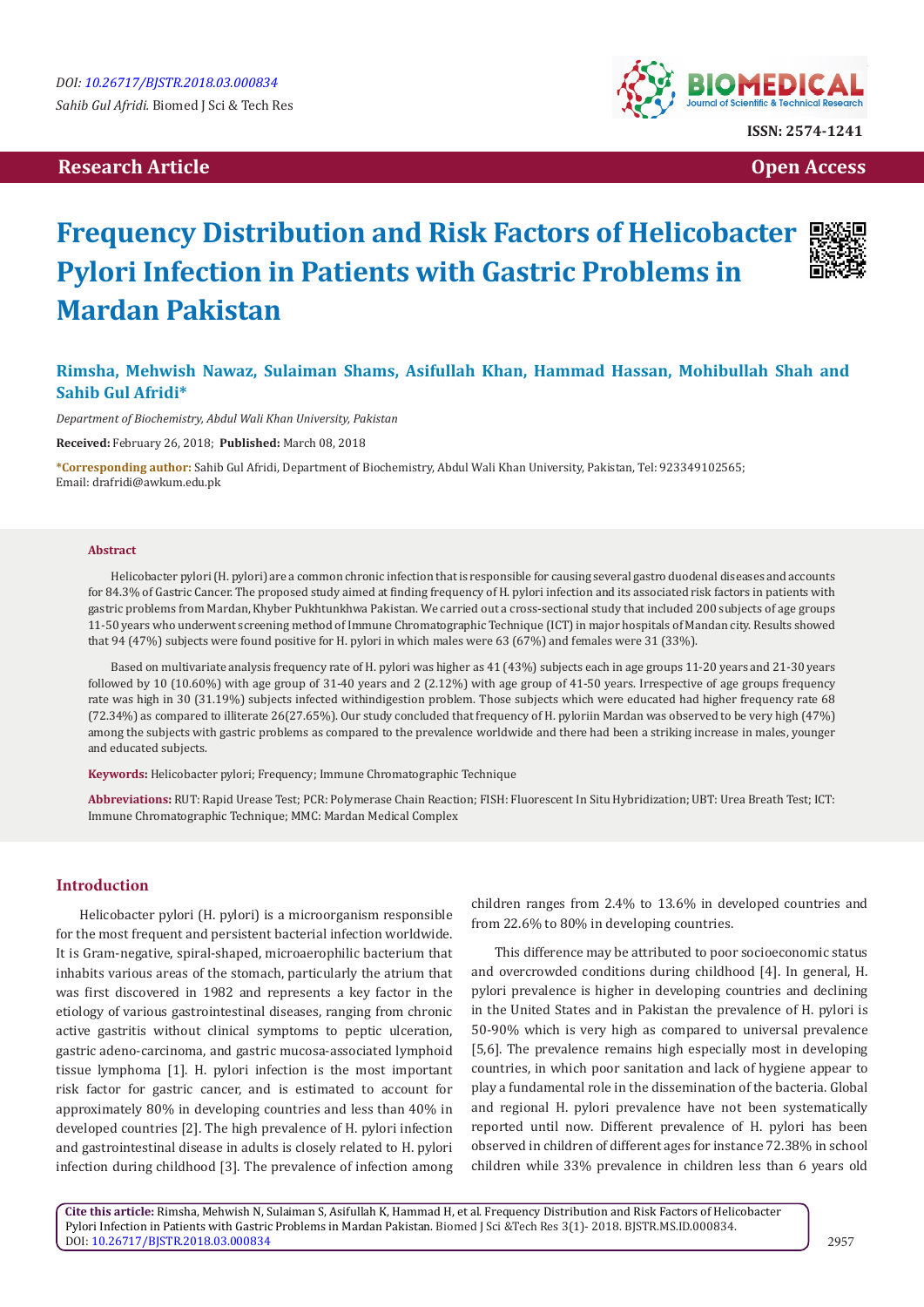[7]. The rate of Gastric cancer in male is about twice than that of females which could reflect sex-differences in the prevalence of H. pylori [8]. H. pylori infection is more common during childhood, under the age of 5 years while in teen agers infection is rare [9]. Transmission of H. pyloriis still not entirely clarified but human-tohuman spread through oral-oral or fecal-oral route is thought to be the most plausible.

 The fecal oral route has been considered an important form of transmission. The presence of H. pylori in oral cavity is more frequent in seropositive subjects [10], and several studies from Brazil have consistently showed an association between gastric H. pylori infection and the presence of this bacterium in the oral cavity. Moreover, the bacterium identified in the samples of the different sites within a given subject among all patients in one study [11]. And in up to 89% in another study [12], Were of identical genotype. Studies have shown the presence of H. pylori in drinking water and the role of poor living conditions and sanitation in H. pylori infection, supporting an oral-fecal route of spread. [13]. the most striking biochemical characteristic of H. pylori is the production of large quantities of unease. This enzyme digests urea to produce carbon dioxide and ammonia. In the presence of water this leads to the formation of Ammonium hydroxide [14].

In this way H. pyloriis able to neutralize the acid in its direct Environment. Various diagnostic methods exist to detect infection. They include serologic tests, urea breath tests, stool antigen tests, and endoscopic biopsies which are available in hospital or clinic settings but the choice of one method or another depends on several

factors, such as accessibility, advantages and disadvantages of each method, cost, and the age of patients. The diagnosis of H. pylori can be done by two methods invasive and non-invasive. Invasive method includes endoscopy and biopsy [histological examination, Rapid Urease Test (RUT), Polymerase Chain Reaction (PCR), and Fluorescent. In Situ Hybridization (FISH). Non-invasive methods include 13C, 14C Urea Breath Test (UBT), detection of H. pylori antigen (Ag) in stool, and detection of antibodies (Abs) against H. pylori in serum, and saliva [15].

Non-invasive methods are mostly serological methods, including the complement fixation test, the bacterial agglutination test, the passive hem agglutination test, the hem agglutination assay, immunoblotting and enzyme-linked immunoassays. One of the non-invasive techniques i.e. Immune Chromatographic Technique (ICT) is commonly used for the diagnosis of H. pylori because of its low cost and easily availability at any laboratory. This study was aimed to evaluate the frequency of H. pylori and its associated risk factors in patients with gastrointestinal problems through Immune Chromatographic Technique (ICT). This will be helpful in determining the burden of H. pylori in our population, creating awareness and taking preventive measures against this ignored problem.

## **Materials and Methods**

**Study Subjects:** A total number of 200 subjects aged between 10-50 years were recruited for this study from the Mardan Medical Complex (MMC) and other private laboratories in Mardan (Table 1).

| <b>Parameters</b> |             |                |                 |                |             |             |
|-------------------|-------------|----------------|-----------------|----------------|-------------|-------------|
| Age               | Age Groups  | Frequency      | Arithmetic Mean |                | Percentage  |             |
|                   | $11 - 20$   | 41             | 22.4            |                | 43.60%      |             |
|                   | 21-30       | 41             |                 |                | 43.60%      |             |
|                   |             |                |                 |                | 10.60%      |             |
|                   | 31-40       | 10             |                 |                | 2.12%       |             |
|                   | $41 - 50$   | $\overline{2}$ |                 |                |             |             |
| Gender            | Male        | 63             |                 |                | 67%         |             |
|                   | Female      | 31             |                 |                | 32.90%      |             |
| Literacy          | Illiterate  | 26             |                 |                | 27.60%      |             |
|                   | Educated    | 68             |                 |                | 72.30%      |             |
| Symptoms          | Headache    | Body pain      | Low appetite    | Abdominal pain | Indigestion | Acidity     |
|                   | 11 (11.70%) | $2(2.12\%)$    | 23 (24.46%)     | 18(19.14%)     | 30 (31.91%) | 10 (10.60%) |

**Table 1:** Distribution and Risk Factors of H. pylori in studied area.

**Data Collection:** Data was collected over six months from October 2016 to March 2017. Blood samples were tested by laboratory technician expert using Immune Chromatographic Technique (ICT) method and were categorized on basis of sex, age, literacy rate and symptoms.

**Method:** The blood samples from the subjects were applied on ICT strips. The sample reacts with H. pylori antigen conjugated to colored particles and precoated onto the sample pad of the test. The mixture then migrates through the membrane by capillary action, and interacts with reagents on the membrane. If there are sufficient antibodies to Helicobacter pylori in the sample, a colored line will form at the test region of the membrane. The presence of this colored line indicates a positive result, while its absence indicates a negative result. The appearance of a colored line at the control region serves as a procedural control, indicating that the proper volume of sample has been added and membrane wicking has occurred.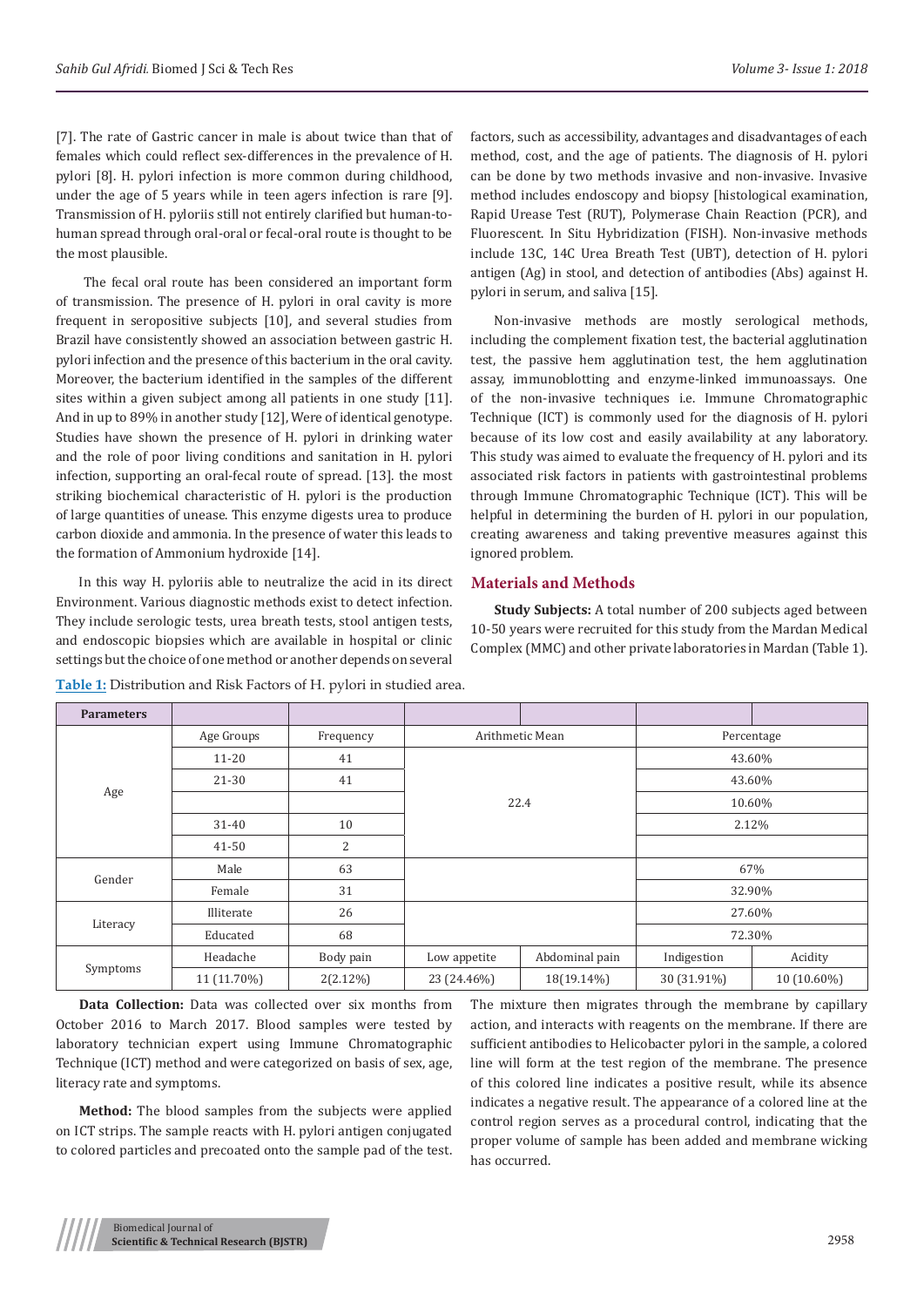**Statistical Analysis:** The data obtained from the study was subjected to mean and percentage analysis. The data were also subjected to graphical representation according to mean percentage. All the statistical data were analyzed using software Microsoft excel version 2010.

**Inclusion Criteria:** The subjects who were facing the indigestion problems were considered as positives and were screened for H. pylori by using Immune Chromatographic Techniques.

## **Results**



Mardan.



Among 200 subjects 94 (47%) were infected as shown in (Figures 1 & 2) showed that H. pylori prevalence rate in males was more 63 (67%) as compared to females 31 (33%). (Figure 3) showed prevalence rate of H. pylori was higher 41 (43%) in subjects age groups 11-20 years and 21-30 years than subjects age groups 31-40 years and 41-50 years in which prevalence rate was 10 (10.60%) and 2 (2.12%) respectively. Irrespective of age groups prevalence rate was high in subjects 30 (31.19%) infected withindigestion problem as compared to subjects infected with other symptoms,23(24.46%) subjects presented low appetite, abdominal pain was in 18 (19.14%) subjects, acidity problem was in 10 (10.60%) subjects, 11 (11.70%) subjects presented headache body pain were in 2 (2.12%) subjects as shown in (Figure 4). Upon classification of the study subjects according to literacy rate 68 (72.34%) were found educated and 26 (27.65%) were illiterate as shown in (Figure 5).









#### **Discussion**

Helicobacter pylori are responsible for the most commonly found infection in the world's population. It is the major causative factor for gastric cancer, duodenal ulcers and atrophic gastritis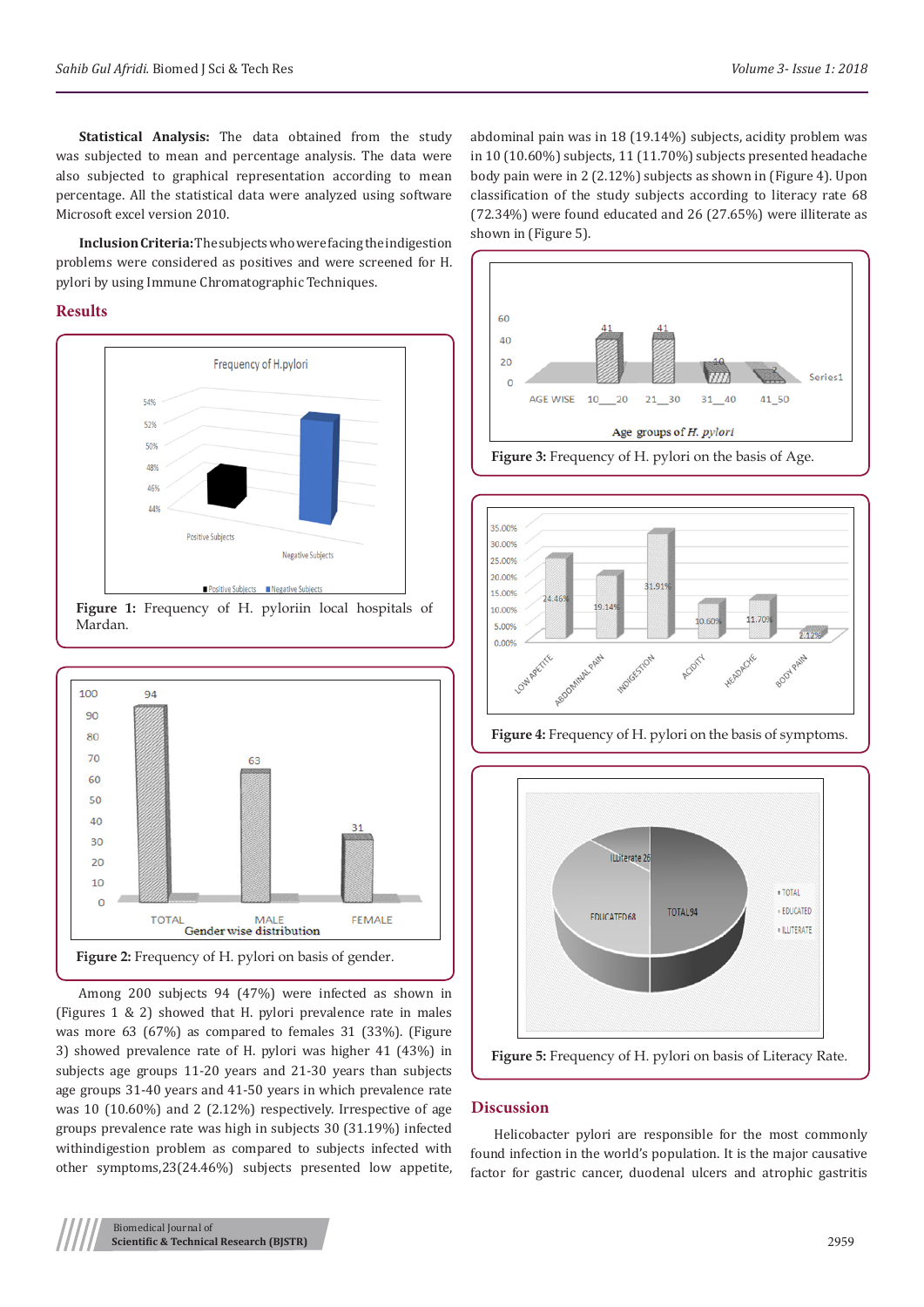that carries significantly mortality, morbidity and health care resource utilization. It is considered to be a major public health issue worldwide. Global systematic review shows that in 2015, worldwide approximately 4.4 billion individuals were estimated to be positive for H. pylori which is the most comprehensive and upto-date systematic review of the worldwide prevalence of H. pylori infection. This study demonstrated that prevalence of H. pylori was 47% in Mardan which shows contradiction to previous studies. Prevalence of H. pylori was 60% in Japan studied by Neishis et al. [16]. In 2003 and 84.2% in Portugal studied by Bastos et al. [17]. In 2013 which was higher than our study. Some studies had low prevalence rate as 27.6% in England reported by Moayyedi et al. [18] and Lane et al. [19]. In UK where prevalence rate was 15.5%.

Age distribution of H. pylori infection showed a trend towards decrease in infection with age from young (43%) to middleaged (10.6%), then decreases in the elderly (2.12%). This was consistent with previous studies. A marked reduction in the prevalence of infection was previously reported in elderly people [20, 21] and in Europe [22]. where prevalence rate increased in younger ages. Educational status has been used as a proxy marker of socio economic status and an important to determinant of H. pylori prevalence. The prevalence of H. pylori was high (28.9%) in low educated [23] but our study was in contradiction to them with respect of high prevalence in educated people. In our study prevalence of H. pylori infection appeared higher in males 67% than females 32.9%. This finding is in agreement with previous [24,25]. And in Japan where prevalence rate was higher in men than women and increased with age in Japan [26]. Another recent metaanalysis by [27].

Showed that males were infected more than females, both in children and adults. In H. pylori infection Gender disparity is an intriguing topic, as gastric adenocarcinoma shows significant male predominance. In a Scottish population-based study, the nature of the male predominance of gastric cancer was explored in which they showed that there is a 17-year delay in development of cancer in females. This predominance in males was due to intestinal subtype of adenocarcinoma, which had a strong link to H. pylori infection. There is a significant male predominance in gastric intestinal metaplasia when precancerous lesions were examined but not so in atrophic gastritis. Gender disparity not shown strong link to chronic gastritis induced by H. pylori. These areas need to be explored deeply by taking gender as a consideration factor so it may be helpful to health authorities to tailor their preventive measures. In contrast, another study [28]. Indicated higher prevalence of H. pylori in females compared with males.

A strong association between H. pylori and socioeconomic status, poverty or social deprivation has been reported consistently for many years12. The risk factors which we found from our study was poor living conditions of the H. pylori subjects and the same risk factor was also observed [29]. In a study from Brazil who reported that increased H. pylori infection with a larger number of siblings, nursery schooling, and housing in a street without paved

roads and without flushed toilets indicating impoverished living conditions associated with poorer sanitation and overcrowding to be risk factors for H. pylori infection. Our finding showed that H. pylori infection is associated with age and gender. A previous study [30]. Showed no association of H. pylori with gender and age in adults. In contrast, another study [31]. Reported strong association of H. pylori infection with age and sex. The current frequency of H. pylori is reported to be higher among patients in Mardan. There had been a striking increase of H. pylori prevalence rate in males, younger and educated subjects in the study area. This study will be helpful for making strategies and planning to reduce and control this infection in the country.

## **References**

- 1. [Yan TL, Hu QD, Zhang Q, Li YM, Liang TB \(2013\) National rates of](http://onlinelibrary.wiley.com/doi/10.1111/apt.12293/abstract) Helicobacterpylor[i recurrence are significantly and inversely correlated](http://onlinelibrary.wiley.com/doi/10.1111/apt.12293/abstract) [with human development index. Aliment Pharmacol Ther 37\(10\): 963-](http://onlinelibrary.wiley.com/doi/10.1111/apt.12293/abstract) [968.](http://onlinelibrary.wiley.com/doi/10.1111/apt.12293/abstract)
- 2. [Estakhri R, Dolatkhah H, Ghazanchaei A, Pourasgari B, Nourazarian M,](https://www.researchgate.net/publication/237567581_Saliva_or_serum_which_is_better_for_the_diagnosis_of_gastric_Helicobacter_pylori_infection) [et al. \(2008\) Saliva or serum, which is better for the diagnosis of gastric](https://www.researchgate.net/publication/237567581_Saliva_or_serum_which_is_better_for_the_diagnosis_of_gastric_Helicobacter_pylori_infection) [Helicobacter pylori infection? Iran J Clin Infect Dis 3\(3\): 121-125.](https://www.researchgate.net/publication/237567581_Saliva_or_serum_which_is_better_for_the_diagnosis_of_gastric_Helicobacter_pylori_infection)
- 3. [Kusano C, Gotoda T, Ishikawa H, Moriyama M \(2017\) The administrative](https://www.ncbi.nlm.nih.gov/pubmed/28093653) [project of Helicobacter pylori infection screening among junior high](https://www.ncbi.nlm.nih.gov/pubmed/28093653) [school students in an area of Japan with a high incidence of gastric](https://www.ncbi.nlm.nih.gov/pubmed/28093653) [cancer. Gastric Cancer 20\(1\): 16-19.](https://www.ncbi.nlm.nih.gov/pubmed/28093653)
- 4. [Ravelomanana L, Imbert P, Kalach N, Ramarovavy G, Richard V, et al.](https://www.ncbi.nlm.nih.gov/pubmed/25046887) [\(2013\) Helicobacterpylori infection in children in Madagascar: risk](https://www.ncbi.nlm.nih.gov/pubmed/25046887) [factors for acquisition. Trop Gastroenterol 34\(4\): 244-251.](https://www.ncbi.nlm.nih.gov/pubmed/25046887)
- 5. [Ahmad T, Sohail K, Rizwan M, Mukhtar M, Bilal R, et al. \(2009\)](https://www.ncbi.nlm.nih.gov/pubmed/19040660) [Prevalenceof Helicobacter pyloripathogenicity associated cagA and](https://www.ncbi.nlm.nih.gov/pubmed/19040660) [vacA genotypes among Pakistani dyspeptic patients. FEMS Immunol](https://www.ncbi.nlm.nih.gov/pubmed/19040660) [Med Microbiol 55\(1\): 34-38.](https://www.ncbi.nlm.nih.gov/pubmed/19040660)
- 6. [Mehmood K, Hameed Z, Shoukat S, Hasan F, Alam AY, et al. \(2011\)](https://www.ncbi.nlm.nih.gov/pubmed/23472412) [Predictors of depression in patients presenting with dyspeptic](https://www.ncbi.nlm.nih.gov/pubmed/23472412) [symptoms in a GI clinic. J Ayub Med Coll Abbottabad 23\(4\): 49-52.](https://www.ncbi.nlm.nih.gov/pubmed/23472412)
- 7. [Frenck RW, Fathy HM, Sherif M, Mohran Z, El Mohammedy H, et al.](https://www.ncbi.nlm.nih.gov/pubmed/16982805) [\(2006\) Sensitivity and specificity of various tests for the diagnosis of](https://www.ncbi.nlm.nih.gov/pubmed/16982805) [Helicobacterpylori in Egyptian children. Pediatr 118\(4\): 1195-1202.](https://www.ncbi.nlm.nih.gov/pubmed/16982805)
- 8. [Ferro A, Peleteiro B, Malvezzi M, Bosetti C, Bertuccio P, et al. \(2014\)](https://www.ncbi.nlm.nih.gov/pubmed/24650579) [Worldwide trends in gastric cancer mortality \(1980–2011\), with](https://www.ncbi.nlm.nih.gov/pubmed/24650579) [predictions to 2015, and incidence by sub type. Eur J Cancer 50\(7\):](https://www.ncbi.nlm.nih.gov/pubmed/24650579) [1330-1344.](https://www.ncbi.nlm.nih.gov/pubmed/24650579)
- 9. [Okuda M, Miyashiro E, Booka M, Tsuji T, Nakazawa T \(2007\)](http://onlinelibrary.wiley.com/doi/10.1111/j.1523-5378.2007.00510.x/full) [Helicobacterpylori colonization in the first 3 years of life in Japanese](http://onlinelibrary.wiley.com/doi/10.1111/j.1523-5378.2007.00510.x/full) [children. Helicobacter 12\(4\): 324-327.](http://onlinelibrary.wiley.com/doi/10.1111/j.1523-5378.2007.00510.x/full)
- 10. [Goh KL, Chan WK, Shiota S, Yamaoka Y \(2011\) Epidemiology ofHelicobacter](https://www.ncbi.nlm.nih.gov/pubmed/21896079) pylori [infection and public health implications.](https://www.ncbi.nlm.nih.gov/pubmed/21896079) Helicobacter 16(1): 1-9.
- 11. [Rasmussen LT, Labio RW, Gatti LL, Silva LC, Queiroz VF, et al. \(2010\)](https://www.ncbi.nlm.nih.gov/pubmed/20512249) [Helicobacter pylori detection in gastric biopsies, saliva and dental](https://www.ncbi.nlm.nih.gov/pubmed/20512249) [plaque of Brazilian dyspeptic patients. Mem Inst Oswaldo Cruz 105\(3\):](https://www.ncbi.nlm.nih.gov/pubmed/20512249) [326-330.](https://www.ncbi.nlm.nih.gov/pubmed/20512249)
- 12. [Silva DG, Tinoco EM, Rocha GA, Rocha AM, Guerra JB, et al. \(2010\)](https://www.ncbi.nlm.nih.gov/pubmed/20835612) [Helicobacter pylori transiently in the mouth may participate in the](https://www.ncbi.nlm.nih.gov/pubmed/20835612) [transmission of infection. Mem Inst Oswaldo Cruz 105\(5\): 657-660.](https://www.ncbi.nlm.nih.gov/pubmed/20835612)
- 13. [Kim DH, Jung HM, Hwang YJ, Ahn YS, Mun JS, et al. \(2010\) Culture](https://www.ncbi.nlm.nih.gov/pubmed/20664315) [and polymerase chain reaction of Helicobacter pylori from rectal and](https://www.ncbi.nlm.nih.gov/pubmed/20664315) [terminal ileal fluid after polyethylene glycol \(colyte\) ingestion in healthy](https://www.ncbi.nlm.nih.gov/pubmed/20664315) [adults with positive urea breath test. Korean J Gastroenterol 56\(1\): 27-](https://www.ncbi.nlm.nih.gov/pubmed/20664315) [32.](https://www.ncbi.nlm.nih.gov/pubmed/20664315)